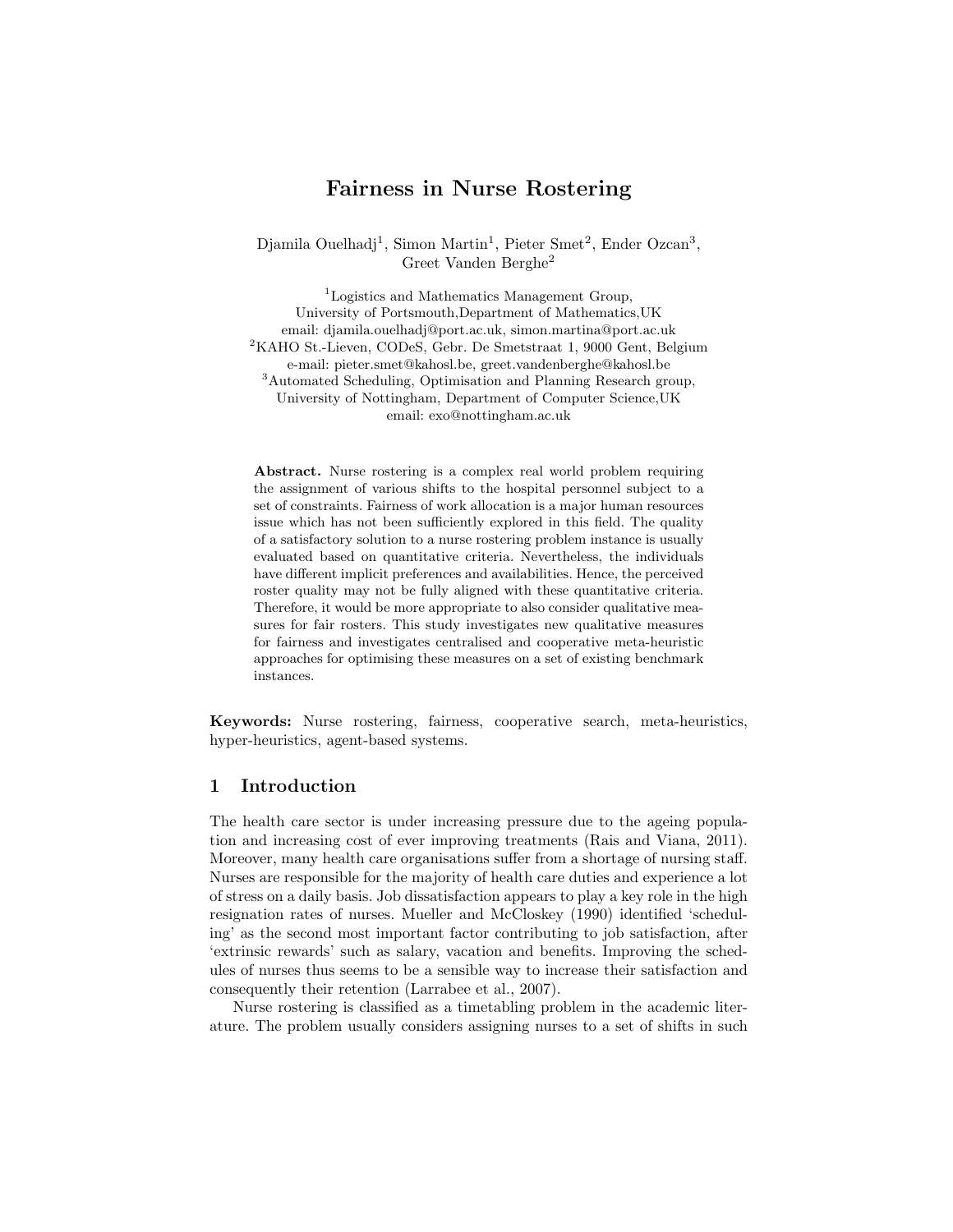a way that required shifts are covered by nurses with the best possible skill match. Besides this requirement, the resulting assignment should optimise constraints on the nurses' individual rosters thereby warranting the quality of their work life balance. Burke et al. (2004) present an overview of constraints and objectives that are common to many nurse rostering problems. This survey, in addition, classifies many mathematical as well as heuristic approaches that have been applied to different variants of the nurse rostering problem.

The present paper reports on a methodology for increasing the nurses' satisfaction with respect to their personal schedule, also referred to as roster in the literature. Automatically generated rosters are commonly evaluated by means of a weighted sum objective function, the result of which is proportional to the number of soft constraint violations (Burke et al., 2001). Composite evaluation functions like this are attractive because they are based on crisp mathematical descriptions of the quality measures. However, such approaches do not necessarily compare well with the human way of assessing the quality of a roster. Two rosters with the same objective function value may differ considerably in terms of a pairwise comparison of individual roster's quality. Beddoe and Petrovic (2006) apply a completely different methodology for quality assessment, namely case based reasoning. The approach requires a training phase in which experts, i.e. nurses, are invited to identify poor elements and to modify the roster such that the problems are sorted out. Objective function based approaches and case based reasoning are hard to compare in a quantitative manner (Petrovic and Vanden Berghe, to appear).

Modelling mathematically the perceived quality of a roster by individual nurses would definitely be much harder than the weighted sum approach. Such a model is likely to be blurred by individual time-varying nonlinear dependencies between constraint violations and by the rosters that have been obtained for the fellow nurses. Therefore, some assumptions and simplifications are inevitable.

Assuming that fairness of work distribution among colleagues contributes to a higher job satisfaction, we will concentrate on including fairness measures into nurse rostering models in what follows.

The main aim of this study is to propose a set of new evaluation models for nurse rostering, which capture the concept of fairness of work better than the existing models and hence optimise the rosters accordingly. Different fairness measures are introduced and their attainability is investigated experimentally. We make use of existing data sets that were obtained from a hospital in Belgium and apply centralised and cooperative meta-heuristic approaches to generate fair nurse rosters. Additionally, along with some traditional approaches, an agent-based framework for cooperative meta-heuristic search emphasizing fairness will be described in this study. Each agent is autonomous and capable of executing different meta-heuristic and local search combinations with different parameter settings. They cooperate asynchronously using pattern matching and reinforcement learning to converge towards good quality solutions. Agent based cooperative meta-heuristic approaches are fairly new in nurse rostering. Apart from a number of conference presentations, very little publications are available.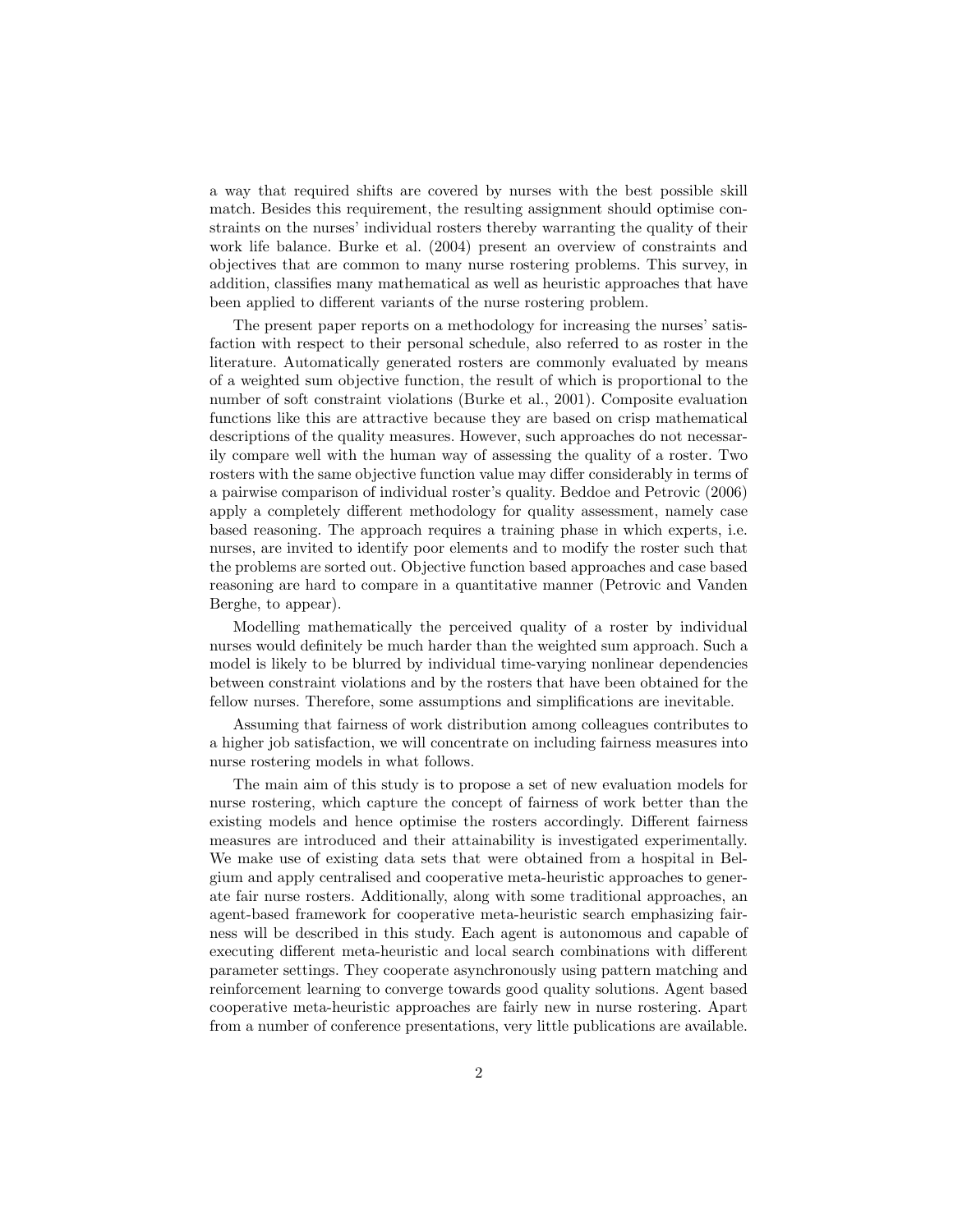Wang and Wang (2009) developed an agent based approach to self rostering. Haspeslagh et al. (2009) addressed the problem of exchanging nurses between wards and sorting out personnel shortages. ? present a Pareto optimal negotiation approach for leveraging the workload across different wards.To the best of our knowledge, there is scarce research work on fairness and cooperative search in nurse rostering.

Section 2 reviews approaches and considerations on fairness from the literature. A set of new alternative objective functions for nurse rostering, which we believe are more fair than traditional ones, are introduced in Section 3. In Section 4, we present an agent-based framework for cooperative meta-heuristic search for nurse rostering. The results are discussed in Section 5. Section 6 concludes the paper with a discussion on the contribution and some directions for future research.

### 2 Related work on fairness in nurse rostering

A recent survey on operational research in health care points at the importance of optimising resource planning and scheduling (Rais and Viana, 2011). It is noteworthy that among the extensive number of papers discussed in that review, only a few pay attention to fairness of work distribution. Felici and Gentile (2004), for example, assume that the extent to which the contractual constraints are met is correlated with the nurse's satisfaction. However, the objective function sums 'satisfaction' over all the roster elements, thereby making no distinction between individual nurses' overall satisfaction. Some work schedules, especially those involving shift work, induce high levels of fatigue. Yuan et al. (2011) present recommendations on shift sequences, days off and overtime so as to reduce the risk of fatigue as much as possible.

One of the most seminal overview papers on nurse rostering (Warner, 1976) puts forward fairness as a quality measure.Warner indicates even distribution of work has a considerable advantage of cyclic schedules, despite their limited flexibility. Burke et al. (2004) noticed also that the majority of nurse rostering papers do not explicitly address fairness. Approaches paying attention to this concern tend to model fairness as a balance constraint on working time accounts, while solving the problem with an optimisation algorithm (Burke et al., 2006; Meyer auf'm Hofe, 2001). It is noteworthy that many recent nurse rostering papers take some work balancing measures into consideration (De Causmaecker and Vanden Berghe, 2011).

Kellogg and Walczak (2007) investigated why only a small number of automated nurse rostering approaches are being used as decision support systems in hospitals. They pointed out, among some other causes, that academic models fail to meet the complex needs that health care organisations face. Interactive rostering, also referred to as self scheduling, is a mostly manual mode of operation that has gained attention particularly because it potentially increases nurses' satisfaction (Robb et al., 2003). The nurses put together a roster by expressing their preferences and negotiating until the hospital's requirements are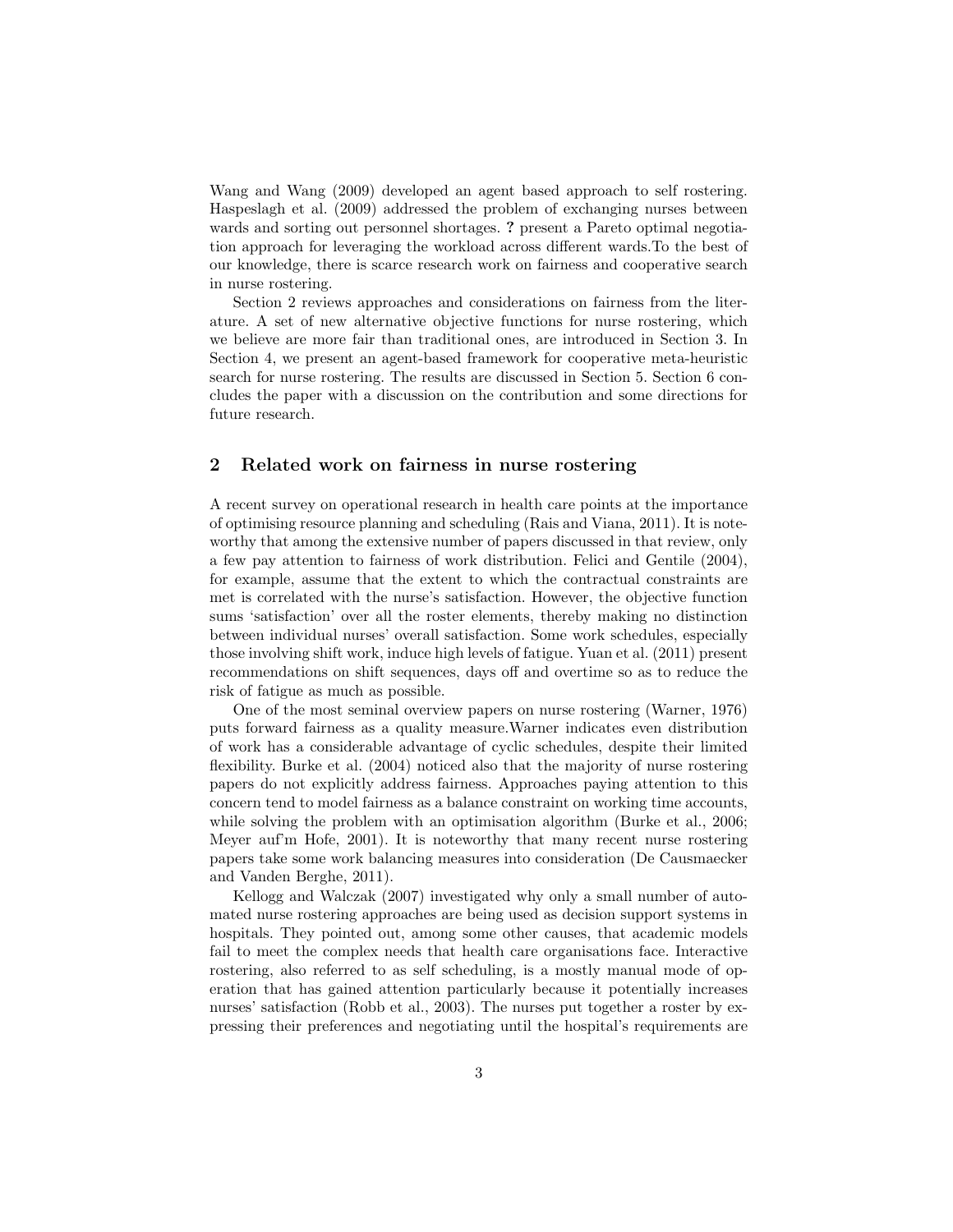met. One major drawback of manual self scheduling is that the quality of the result depends on the nurses' ability to cooperate and negotiate, and therefore Rönnberg and Larsson (2010) advocate an automated approach. They enforce some degree of fairness by means of an auxiliary variable representing the requests by the least favoured nurse, which was included in the objective to be maximised. Along the same lines, we have modelled a set of fairness measures for nurse rostering (Section 3).

Grano et al. (2009) combine aspects from self rostering and from common optimisation methods into a two-stage approach. First, an auction is set up in which nurses can spend a number of points to bid for preferred shifts or days off. After the best bid assignments have been made, the remaining part of the problem is solved with a mathematical solver so as to meet the ward's staffing demands. This hybrid approach was tested on data sets from a real hospital ward but without active involvement of the nurses. The bids were derived from the nurses' preferences instead. Grano et al. (2009) indicated issues that require further research. Knowledge on popular shifts, for example, may influence a nurse to set a bid. In addition, fairness requires that points of ungranted bids should be transferrable to the next scheduling period. The models that were derived in this study (Section 3) attempt to sort out such unfairness issues.

### 3 Modelling of the nurse rostering problem

Most real-world nurse rostering problems can be represented as constraint optimisation problems using 4-tuples  $\langle N, D, S, K, C \rangle$ :

- N: Set of nurses.
- D: Set of days in the current schedule period and in the related parts of the previous and upcoming schedule period.
- S: Set of shift types.
- K: Set of skill types.
- C: Set of constraints.

 $x_{n,d,s,k}$  denote the decision variables and  $\forall n \in \mathbb{N}, \forall d \in \mathbb{D}, \forall s \in \mathbb{S}, \forall k \in \mathbb{K}$ :

 $x_{n,d,s,k} = \begin{cases} 1 \text{ if employee } n \text{ is assigned to shift } s \text{ and skill } k \text{ at day } d \end{cases}$ 0 otherwise

The assignment of values to the decision variables is strongly restricted by constraints. The literature presents various ways to dealing with the constraints by,for example, considering some as hard and some as soft constraints. The former need to be satisfied in order to produce a feasible solution, while the latter need to be satisfied as much as possible in order to find high quality solutions. Most problems are very complex and it is usually impossible to generate solutions satisfying all soft constraints.

Common models distinguish between coverage constraints and time related constraints. The first category includes constraints limiting the deviation between required nurses on a shift, skill, day and nurses actually assigned to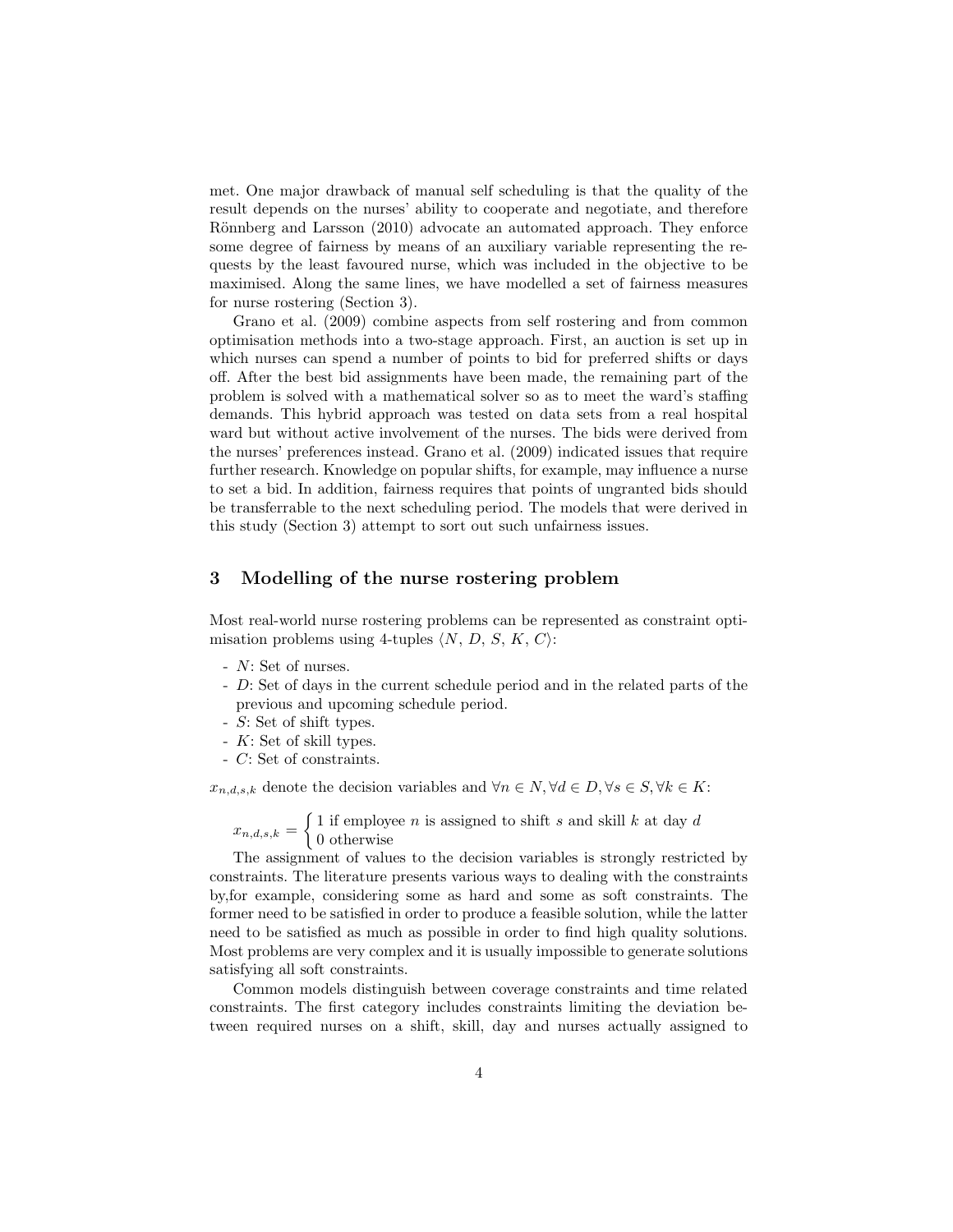this shift, skill, day. In contrast, time related constraints restrict the assignments within nurses' timetables. The class of time related constraints includes on one hand contractual constraints covering all the permanent rules such as minimum/maximum working time and minimum/maximum consecutive assignments to shifts, days, etc. Contractual constraints are typically grouped into full time nurses, weekend workers and many different part time contracts (30%, 75%, 90%, or never on Wednesday afternoon). It should be clear that the possible contract definitions are endless. On the other hand, personal requests for a day on/off or for another short leave also belong to this class. Some particular time related constraints are noteworthy in a fairness context. Balancing working hours or weekend work among full time nurses are examples of fairness related constraints.

In the present model, a solution is feasible if only one assignment can start for each employee on each day. Also, respecting skill types is considered as a hard constraint, i.e. no assignments are allowed for which a nurse is not qualified. Furthermore, overlapping assignments on two consecutive days are not allowed. Finally, assignments are only considered feasible if they are defined in the coverage constraints. This is motivated by the fact that in practice there are assignments which will never occur, such as a head nurse will never be assigned to a night shift. No such coverage constraints will be defined, and by imposing this constraint as a hard constraint, such assignments will never be made in a solution.

Coverage constraints are considered soft constraints. This allows for assigning nurses to a particular shift, skill, day, even when the maximum has been reached. In practice, this is sometimes necessary in order to meet the nurses' required working time. Another soft constraint is the minimum required rest time between two consecutive shifts, which is typically set to 11 hours.

Multi-skilled nurses can be defined in the present model. Typically, this is used to model primary and secondary skills by assigning weights to the different skill types. Assignments in which a nurse uses a secondary skill are feasible, but will incur a penalty for doing so. The aforementioned time related constraints can be further categorised into three types of soft constraints: counters, series and successive series. Counters are used to limit the occurrence of a specific subject in a particular period. Examples of counter constraints are no night shifts in a weekend or maximum 36 hours worked each week. Series restrict the successive occurrence of a specific subject in the scheduling period, e.g. minimum 3 and maximum 5 consecutive night shifts or no isolated idle days. Finally, successive series are used to restrict the occurrence of two consecutive series. Successive series are used to model constraints such as no early shift after a late shift or a series of night shifts have to be followed by at least 2 free days.

#### 3.1 New models considering fairness

Previously proposed approaches often define a weighted sum objective function WO to evaluate the quality of a roster. It is defined as folows: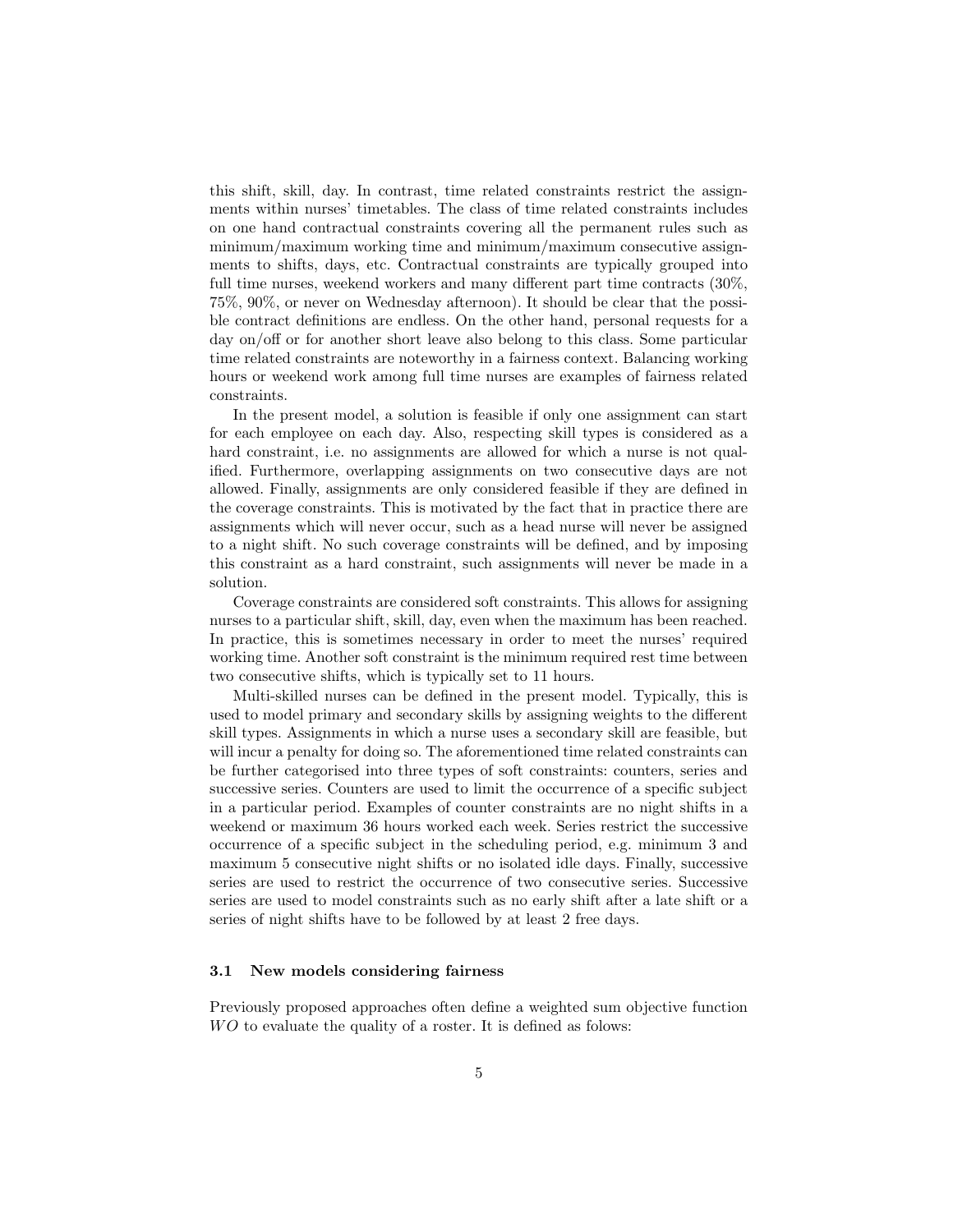$$
WO = \sum_{\forall n \in N} \sum_{\forall c \in C} #\text{violations}_{n,c} \times \text{weight}_c \tag{1}
$$

Despite its simplicity, WO includes some weaknesses when considering fairness. The function does not allow for distinguishing solutions with the same objective but composed of unbalanced violations with respect to the individuals. Therefore, we suggest in this paper to consider a different objective function  $FO$ , which is equal to the maximum weighted sum of violations in an individual's roster. Again,  $FO$  should be minimised. Good values for  $FO$  are expected to correspond to rosters that are more fair than those obtained when optimising  $WO.$ 

$$
FO = max_{\forall n \in N} \sum_{\forall c \in C} #violations_{n,c} \times weight_c
$$
 (2)

Alternatively, a model could also deal with N individual objectives IO. This would be the most natural way of modelling objectives for a decentralised approach in which each nurse tries to optimise his/her own schedule.

$$
IO = \sum_{\forall c \in C} #violations_{n,c} \times weight_c
$$
 (3)

Both  $WO, FO$  and  $IO$  can be extended with individual nurses' appreciation for constraints to be satisfied. WIO and FIO express this by multiplying each violation with the particular nurse's personal weight settings. Obviously, these functions can only be considered fair in case of constrained weights. Without elaborating on the regulations required for individual weights, we present the two functions below.

$$
WIO = \sum_{\forall n \in N} \sum_{\forall c \in C} #\text{violations}_{n,c} \times \text{weight}_{n,c}
$$
 (4)

$$
FIO = max_{\forall n \in N} \sum_{\forall c \in C} #violations_{n,c} \times weight_{n,c}
$$
 (5)

$$
IIO = \sum_{\forall c \in C} #violations_{n,c} \times weight_{n,c}
$$
 (6)

## 4 Agent-based cooperative meta-heuristic search

Several meta-heuristics have been successfully used to solve the nurse rostering problem (Edmund et al., 2004). However, their performance varies greatly from one problem instance to another and a great deal of computational experiments is required for parameter tuning. Moreover, it is hard to know in advance which meta-heuristic would solve best any nurse rostering problem.

Recently, the interest in cooperative search to solve combinatorial optimisation problems has risen considerably due to its success to provide novel ways to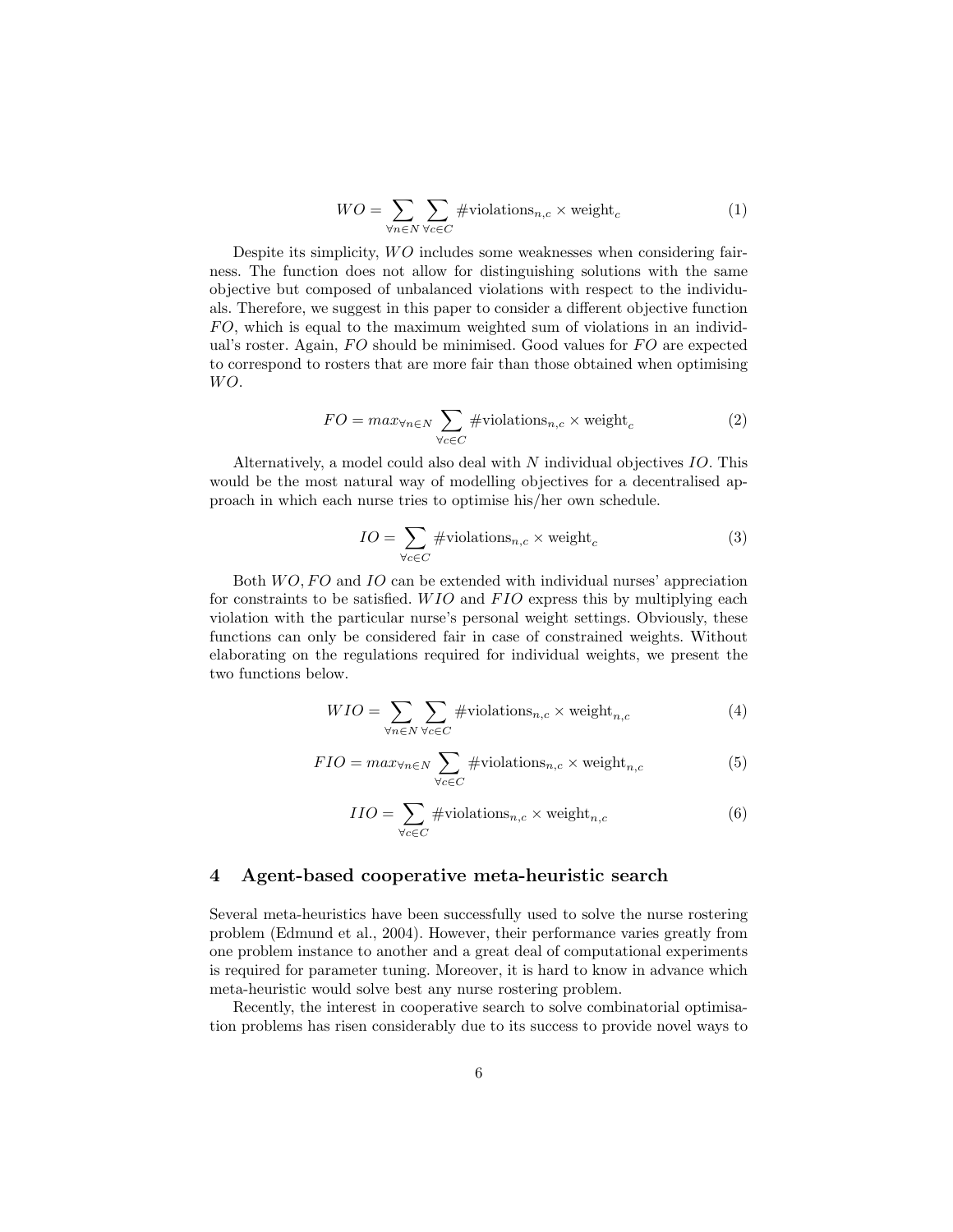combine the strength of different meta-heuristics. Current research has shown that the parallel and cooperation of several meta-heuristics could improve the quality of the solutions that each of them would be able to find by itself working on a stand alone basis (Ouelhadj and Petrovic, 2010; Cancino et al., 2010). Moreover, parallel and cooperative approaches can provide more powerful and robust problem solving environments in a variety of problem domains. The main motivation of cooperative search is to enhance the robustness of the search by the use of different combinations of meta-heuristics and parameter settings, leading to high quality solutions for different problem instances.

Blum and Roli (2003); Clearwater et al. (1992); Hogg and Williams (1993); Toulouse et al. (1999); Crainic and Toulouse (2008) described cooperative search as a search performed by agents that exchange information about states, models, entire sub-problems, solutions or other search space characteristics. Cooperative search has been successfully used to solve a number of difficult combinatorial optimisation problems, such as multi-commodity location with balancing requirements (Crainic et al., 1995, 1997), capacitated network design (Crainic and Gendreau, 2002), vehicle routing problem (Bouthillier and Crainic, 2005), quadratic assignment (James et al., 2009), labour constraint scheduling (Cavalcante et al., 2001), permutation flow shop scheduling (Ouelhadj and Petrovic, 2010; Vallada and Ruiz, 2009). These studies have shown that the combination of several different meta-heuristics with different parameter settings increases the robustness of the global search relative to variations in problem instance characteristics.

To the best of our knowledge, cooperative meta-heuristic search has never been used to solve the nurse rostering problem. The following section describes an agent-based framework for cooperative meta-heuristic search that has been used to solve fairness in nurse rostering.

#### 4.1 The agent-based framework for cooperative meta-heuristic search

We propose an agent-based system for cooperative meta-heuristic search composed of a population of autonomous meta-heuristic agents. The meta-heuristic agents run in parallel and can execute different meta-heuristic and heuristic combinations with different parameter settings. The meta-heuristic agents cooperate asynchronously to exchange information on the search space using pattern matching and reinforcement learning (Figure 1). The agent based system is composed of a launcher agent and meta-heuristic agents(Martin et al., 2012).

- Launcher agent: It reads problem instances from a configuration file, configures the meta-heuristic agents, and gathers the solutions from the metaheuristic agents for a given problem instance.
- Meta-heuristic agent: A meta-heuristic agent implements a given metaheuristic or combinations of local search heuristics (Figure 1). The metaheuristic agents perform a local search on complete solutions to improve their local solutions using different meta-heuristic and heuristic combinations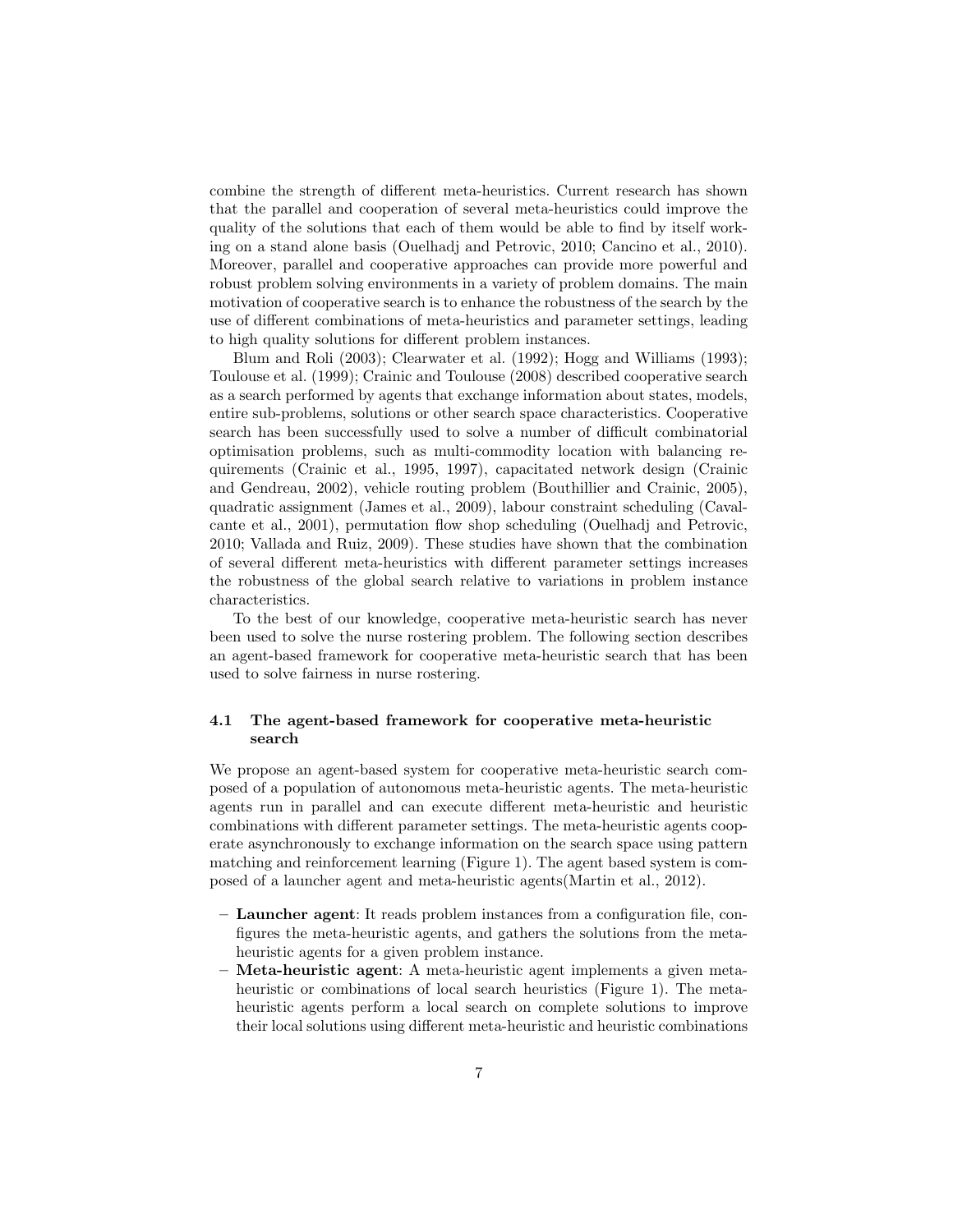with different parameter settings.The meta-heuristic agents cooperate and communicate asynchronously in order to combine the strength of several independent meta-heuristics, and to improve the quality of the solutions that each of them would be able to find by itself working on a stand alone basis.

#### 4.2 Ontologies

Since the inert-agent cooperation involves the exchange of conversations, it is important to define ontologies to provide a commonly agreed vocabulary which will be shared across the agents. Ontologies are defined as a set of general representational primitives to model some domain Gruber (1993) and as such are semantic.

The ontology currently used by the framework generalises the notions of: schedule, pattern, and individual elements. In the ontology these are called SolutionData, HeuristicData and NodeData objects respectively.

- $-$  **NodeData:** It represents the individual elements of a schedule. For example, a NodeData object defines a quadruplet of (nurse, day, shift type, skill type).
- HeuristicData: A HeuristicData object contains two NodeData objects. It stores information about the pair. These include the distance between the two nodes and also the frequency score.
- SolutionData: A SolutionData represents the current schedule and its objective function value. SolutionData objects also contain lists of HeuristicData and NodeData objects.

## 4.3 Asynchronous cooperation by pattern matching and reinforcement learning for nurse rostering

The meta-heuristic agents perform local search on complete solutions using the assigned meta-heuristics. Meta-heuristic search is undertaken using a novel cooperation mechanism where agents exchange good patterns of good solutions. These are shared amongst the meta-heuristic agents which then build new solutions based on these good patterns. The cooperation is achieved through the exchange of a conversations between the meta-heuristic agents.

A nurse rostering solution is composed of a set of assignments that are defined as quadruples of (nurse, day, shift type, skill type).

The cooperation is achieved through the exchange of conversations between the meta-heuristic agents. A conversation involves an initiator meta-heuristic agent and responders meta-heuristic agents. At the start of the search any metaheuristic agent can be the initiator. However, the selection of the current initiator is determined in the previous conversation, which will be described below.

The asynchronous cooperative search is undertaken as follows: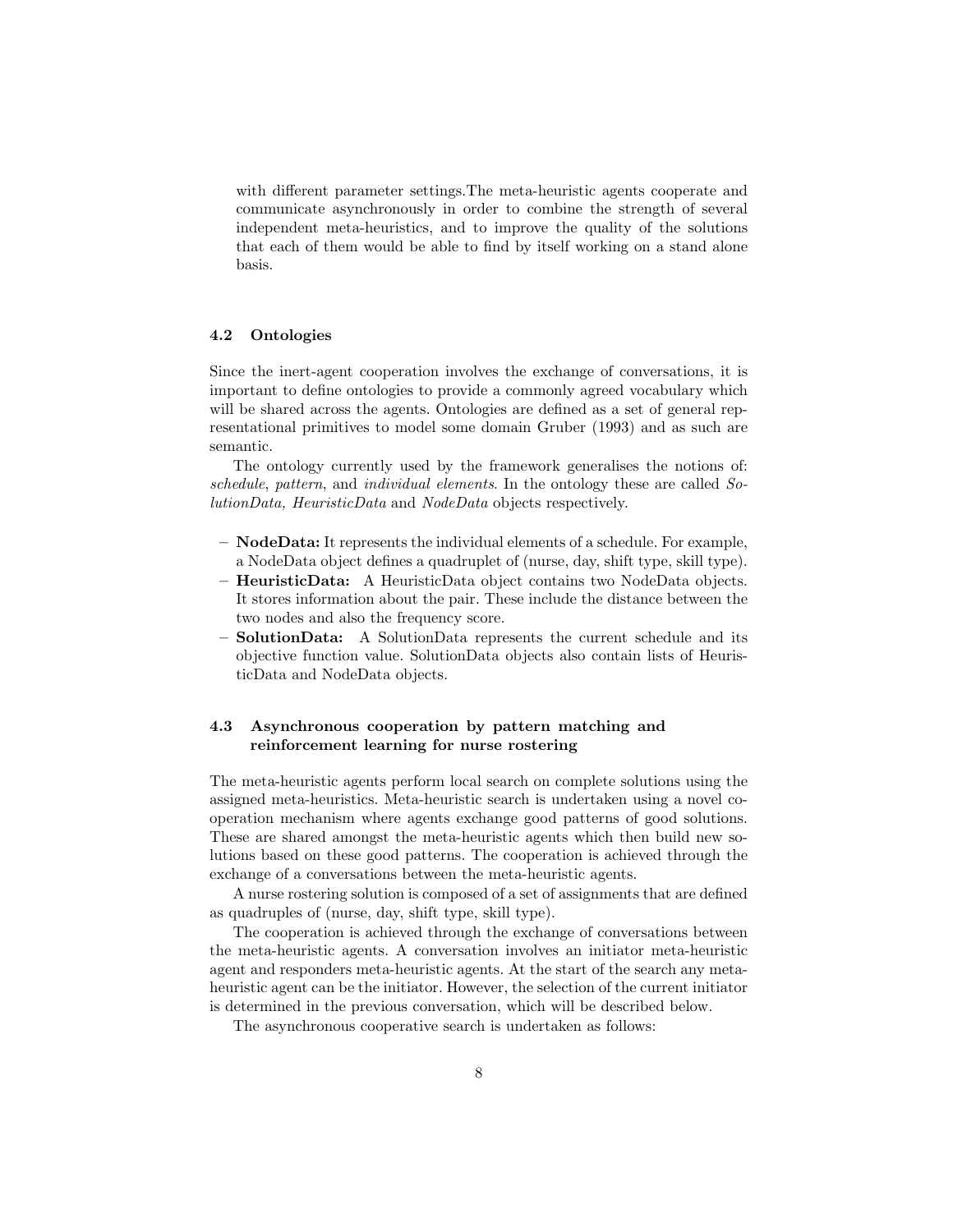- A meta-heuristic agent taking on the role of initiator starts a conversation. It takes a new schedule either generated from a previous conversation or supplied by the launcher agent. The new schedule is then improved by the initiator meta-heuristic agent. When an improved solution is generated, it is sent to the other meta-heuristic agents.
- The meta-heuristic agents have also generated their best-so-far schedules using their meta-heuristics. They break up the solutions sent from the initiator and their own into pairs.The pairs are then compared and only those that are the common to both schedules are kept. HeuristicData objects are created from these pairs storing the first and second elements of the pair. These are then sent by the meta-heuristic agents to the initiator. The meta-heuristic agents also send the value of their best solution found so far. These solutions will be used by the initiator to determine which meta-heuristic agent will be the new initiator in the next conversation.
- Upon receiving the HeuristicData objects from the meta-heuristic agents, the initiator pools them. Each HeuristicData object is scored by counting how frequently it occurs in the pool. The initiator then tries to build a linked list from these high scoring HeuristicData objects.

For example, if the pool contains the following HeuristicData objects with first and second elements expressed here as pairs  $(4,7)$   $(6,1)$   $(7,2)$   $(2,6)$   $(5,9)$ (3,8), the linked list generated from the HeuristicData objects will have the following order  $(4,7)$   $(7,2)$   $(2,6)$   $(6,1)$ . Any HeuristicData objects not linked in this way are stored in an unlinked list (5,9) (3,8).

- The initiator then determines which meta-heuristic agent is going to be the initiator in the next conversation. This is done by pooling all the values the best solutions found so far of the meta-heuristic agents and then identifying which meta-heuristic agent has the best objective function value. The metaheuristic agent with the best objective value will be the new initiator in the next conversation. The initiator then sends these lists of linked and unlinked of HeuristicData objects to the meta-heuristic agents. In the same message it also indicates which meta-heuristic agent will be the new initiator in the next conversation.
- The meta-heuristic agents receive the list of HeuristicData objects. Both initiator and meta-heuristic agents then create a new solution using both the linked and the unlinked lists, as well as their current best solution. The new solution is created by trying to build first a list of numbers from the linked HeuristicData objects. The unlinked HeuristicData objects are used next to supply more numbers. Finally the meta-heuristic agent's best-so-far solution provides any missing numbers. In this way a new unique schedule is generated and the objective function value is calculated.
- The conversations are repeatedly exchanged between the meta-heuristic agents for a maximum number of conversations set in the configuration file of the launcher agent.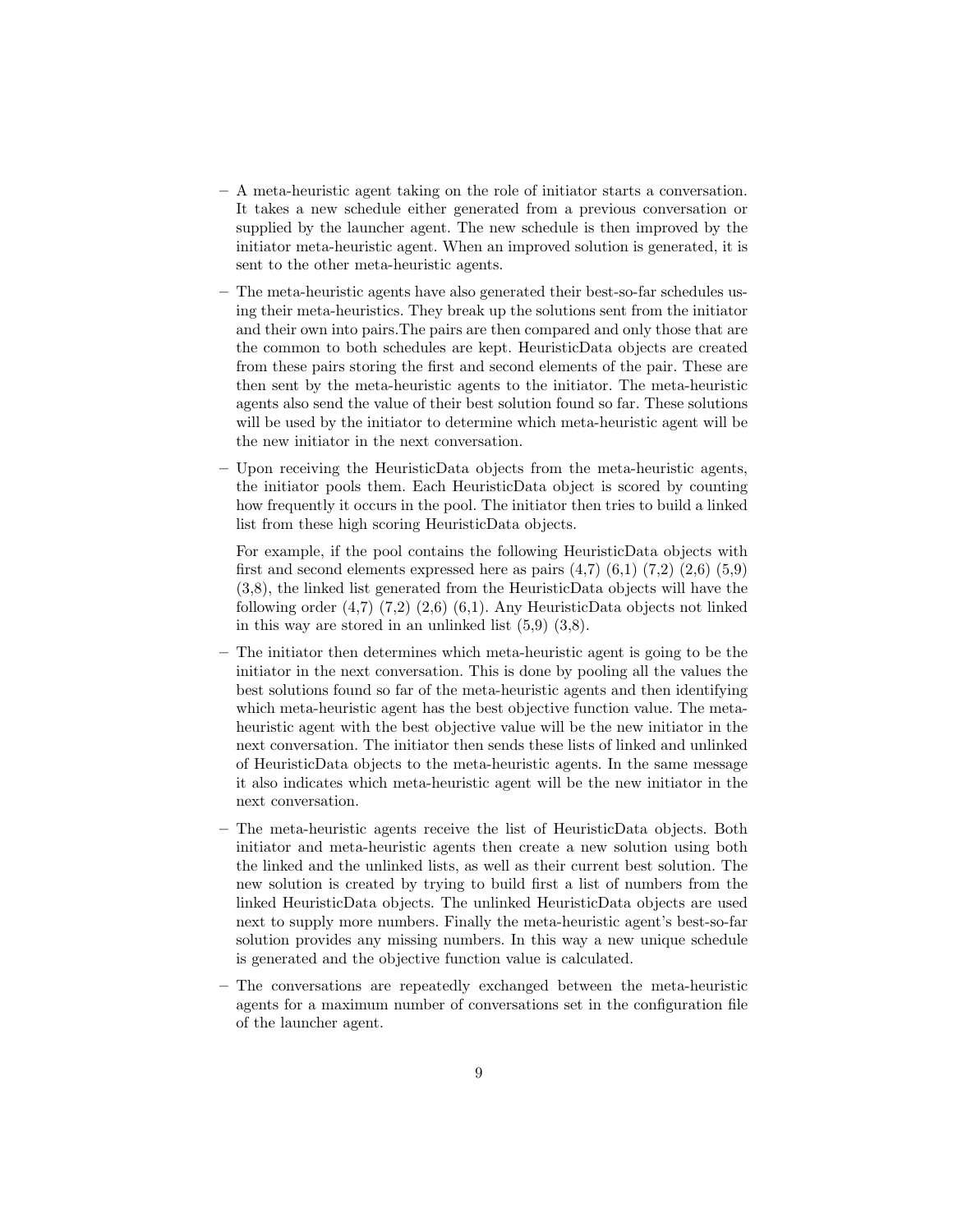### 5 Experiments

#### 5.1 Experimental setup

Experiments have been conducted to compare the fairness of the different objective functions using both centralised and agent-based cooperative meta-heuristic approaches.The experiments to conduct are presented in Table 1.

The experiments have been carried out using four different scenarios. These scenarios are based on existing wards in a Belgian hospital: emergency, geriatrics, psychiatry and reception (Bilgin, 2008). Table 2 gives an overview of the instance characteristics. For each ward, two cases are considered: one where all the nurses have the same contract, and one where each nurse has an individual contract with both common and personalised constraints. The amount of constraints defined in each contract greatly differs between the instances. For example, nurses in the geriatrics ward are only subject to two constraints (limiting working hours and the number of consecutive days worked). In the psychiatry ward on the other hand, a large number of constraints are specified in each contract, restricting working time as well as specific patterns. In the cases where for each nurse an individual contract is defined, again the number of specified constraints differs greatly. Some of these constraints will be personalised, but there still exist a number of common constraints which apply to all nurses in the ward. For both cases, nurses follow one contract during the scheduling period, i.e. they do not change contract types during this period.

The agent-based framework for cooperative search is implemented on the open source FIPA compliant development platform JADE. The meta-heuristic agents implemented in the framework are the following:

- Tabu search agents: The tabu search agents implement the basic tabu search. In the basic tabu search, the search starts from a feasible solution and iteratively moves from the current solution to its best neighbouring solution using moves even if that move worsens the objective function value. To avoid cycling, moves which would give the same solution as the recently examined one are forbidden or declared tabu for a certain number of iterations, set to seven in the tabu list.In addition, an aspiration criterion is defined to accept tabu moves that with an objective function value better than the best available so far.
- Simulated annealing agents: The simulated annealing agents implement the basic simulated annealing with geometric and logarithmic cooling schedule. The search starts from a feasible solution and iteratively moves from the current solution to its best neighbouring solution. Improving solutions are accepted, while non improving solutions are accepted with a probability  $\exp{\frac{\Delta}{t}}$ where  $\Delta$  is the change in the objective function value, and t is the temperature which controls the acceptance probability. The temperature gradually decreases using a a geometric and logarithmic cooling schedule.
- Greet heuristic

The meta-heuristic agents use the following neighbourhoods: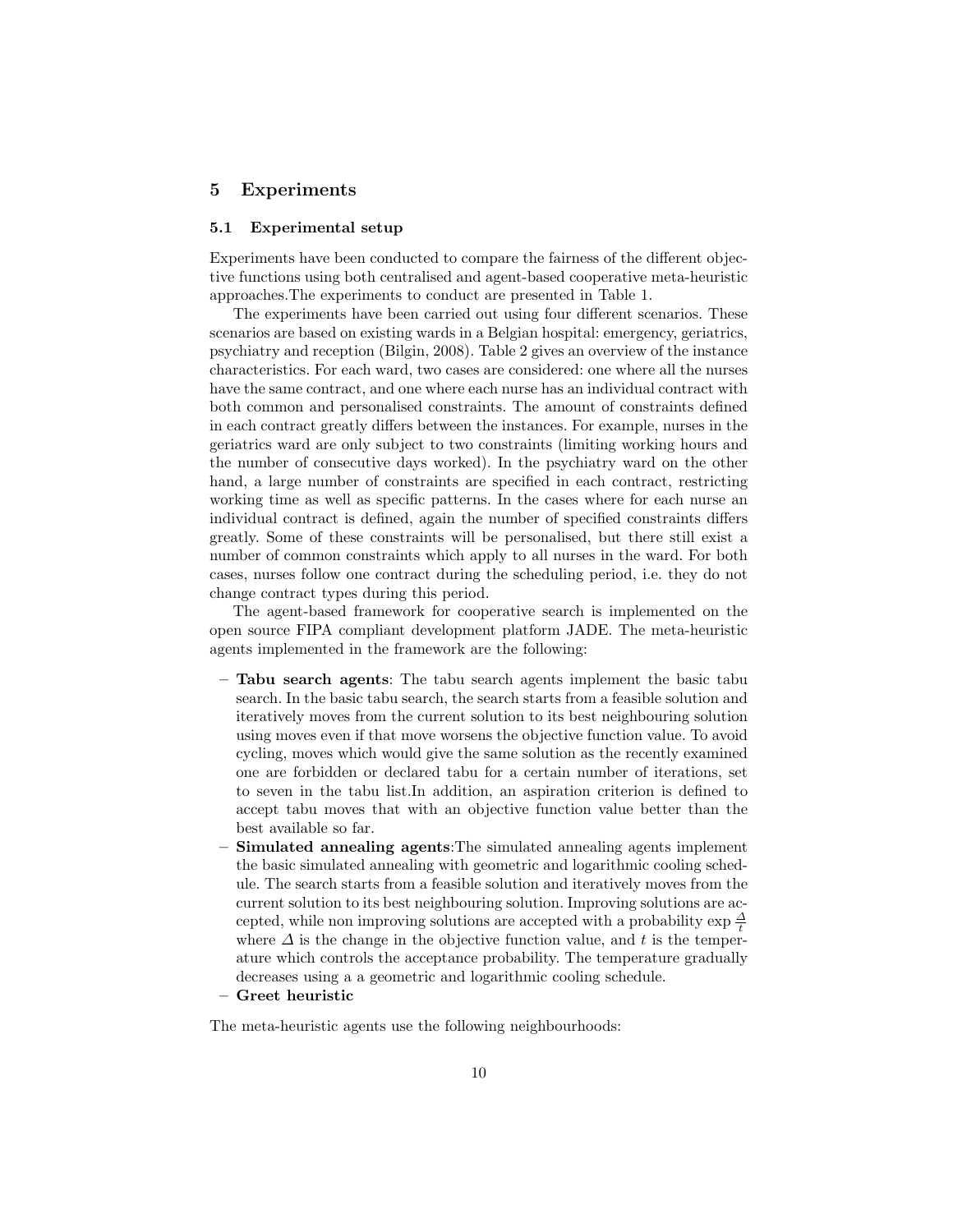- Insert shift
- Delete shift
- Swap shifts...

| Objective function          |   | Centralised optimisation Decentralised optimisation |  |  |
|-----------------------------|---|-----------------------------------------------------|--|--|
| WО                          | х | х                                                   |  |  |
| FO                          | X | х                                                   |  |  |
| IО                          |   | х                                                   |  |  |
| WІО                         | X | $\mathbf x$                                         |  |  |
| <i>FIO</i>                  | X | х                                                   |  |  |
| ИO                          |   | х                                                   |  |  |
| Table 1: Experimental setup |   |                                                     |  |  |

For each nurse  $n \in N$ , the quality of his/her individual roster is given by  $q_n$ . Several metrics based on  $q_n$  are used to compare the different objective functions in terms of fairness. First, the average roster quality  $\mu$  of all nurses is calculated as well as the standard deviation  $\sigma$ . Based on these two statistical properties, the relative standard deviation RSD is calculated (Equation 7). For an indication about the difference between the best and worst individual roster,  $diff$  is used (Equation 8). This metric shows the quality of the worst roster compared to the best roster. Finally, the overall quality of the solution is measured by two metrics:  $q_{solution}^{WO}$  and  $q_{solution}^{FO}$ . The former corresponds to the sum of all coverage constraint violations and the quality of the nurses' roster measured by  $W\ddot{O}$ . Similarly,  $q_{solution}^{FO}$  is calculated as the sum of all coverage violations and the value of  $FO$ .

$$
RSD = 100 \times \frac{\sigma}{\mu} \tag{7}
$$

$$
diff = 100 \times \frac{max_{\forall n \in N}(q_n) - min_{\forall n \in N}(q_n)}{max_{\forall n \in N}(q_n)}
$$
\n(8)

| Instance   | Nr of nurses | Nr of shifts                                                                                                  | Nr of skills | Planning period |
|------------|--------------|---------------------------------------------------------------------------------------------------------------|--------------|-----------------|
| Emergency  | 27           | 27                                                                                                            |              | 28 days         |
| Geriatrics | 21           | У                                                                                                             |              | 28 days         |
| Psychiatry | 19           | 14                                                                                                            |              | 31 days         |
| Reception  | 19           | 19                                                                                                            |              | 42 days         |
|            |              | The Liter Order The Literature of the Literature of the Literature of the Literature of the Literature of the |              |                 |

Table 2: Instance characteristics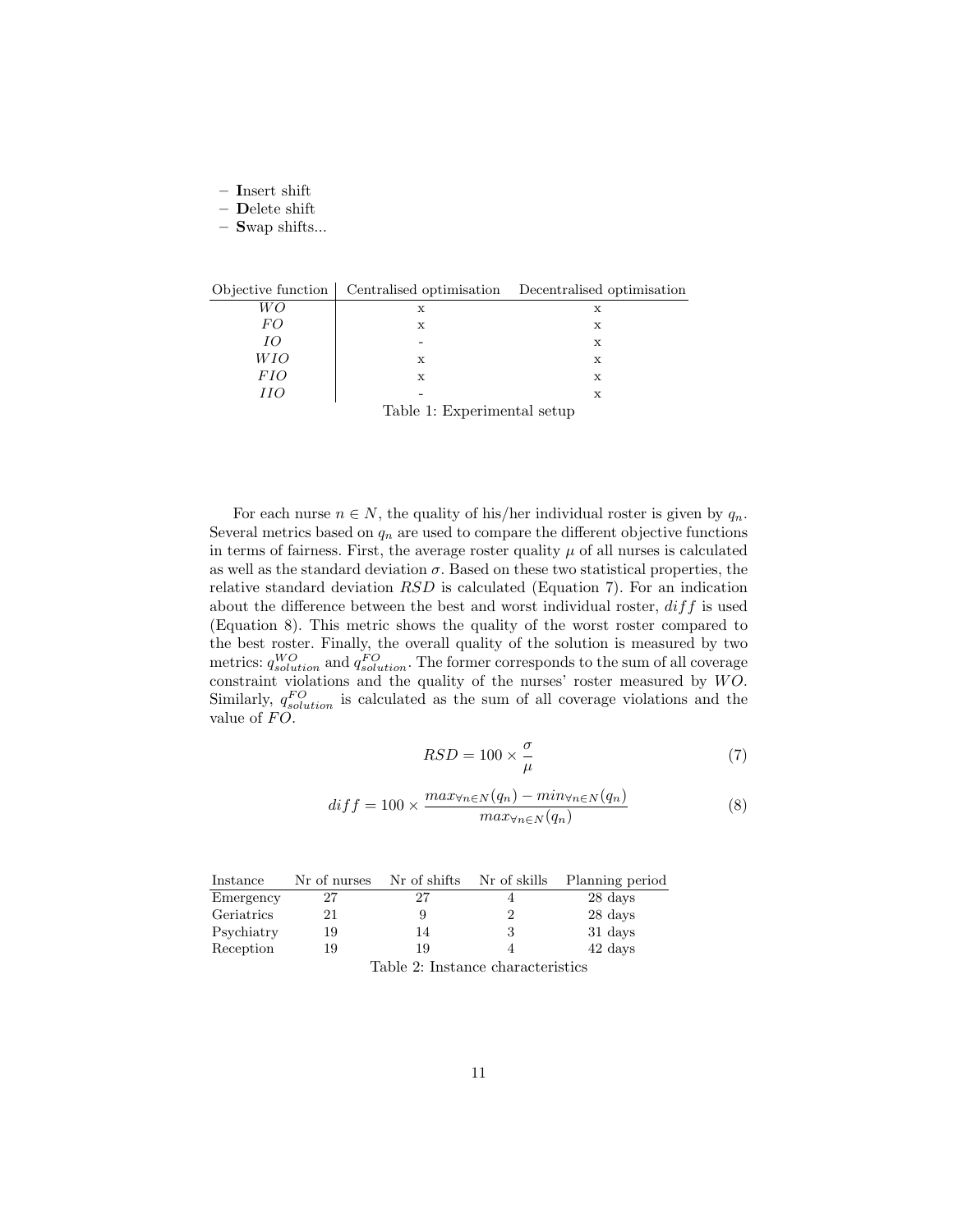The experiments have been carried out on an Intel Core 2 Duo at 3.16GHz with 4GB RAM operating on Windows 7. Each run was repeated 10 times, with computation time limited to 10 minutes.

#### 5.2 Experimental results of the centralised approach

Table 3 shows the results of the centralised approach for the different instances. A low RSD indicates individual rosters being closer to each other in terms of quality, resulting in an overall fairer solution. As can be seen in Table 3, using objective  $FO$  results in lower  $RSD$  values for all instances and all cases. This means that by optimising  $FO$ , fairness will be better guaranteed than with WO. The same conclusion is supported by the values of  $diff$ . As with RSD, a lower value of  $diff$  indicates a better final solution in terms of fairness. More specifically, a low  $diff$  means that the difference between the worst roster and the best roster is small. Optimising  $FO$  results in lower  $diff$  values for all the instances and all the cases, thus again resulting in a fairer distribution of duties among the nurses.

| Instance                                         | $_{RSD}$ |                                    | $\,$ diff |     |  |
|--------------------------------------------------|----------|------------------------------------|-----------|-----|--|
|                                                  | WΟ       | FO.                                | WΟ        | FO. |  |
| Emergency-i                                      |          | $19,24\%$ 7,40% 54,00% 24,11%      |           |     |  |
| Emergency-d $ 19,10\% $ 8,35% $ 62,02\% 30,91\%$ |          |                                    |           |     |  |
| Geriatrics-i                                     |          | $32,23\%$ 16,07\% 65,08\% 45,93\%  |           |     |  |
| Geriatrics-d                                     |          | $ 52,53\% 27,67\% 79,37\% 66,69\%$ |           |     |  |
| Psychiatry-i                                     |          | 15,97% 10,75% 47,18% 42,56%        |           |     |  |
| Psychiatry-d                                     |          | 35,44% 29,15% 66,91% 65,20%        |           |     |  |
| Reception-i                                      |          | 55,20% 35,94% 79,18% 59,42%        |           |     |  |
| Reception-d                                      |          | $ 60,40\% 38,70\% 95,41\% 89,24\%$ |           |     |  |

Table 3: Results for the centralised approach. Instance-i refers to cases with identical contracts, instance-d refers to cases with different contracts.

Figures 2 and 3 show some statistical properties of solutions obtained with the different objective functions. In these figures, box plots are shown representing  $q_n, \forall n \in N$ . Fair solutions are characterised by small boxes and whiskers close to the hinges, as this indicates that all individual roster qualities lie close to each other. In general, the plots support the conclusion that objective  $FO$  generates fairer solutions. Furthermore, the plots in Figures 2 and 3 show that, in general, the average individual roster quality does not differ when using  $WO$  or  $FO$ . The average individual roster quality will thus not be worse even when a fairer distribution of individual high quality rosters is achieved and that is a very important finding.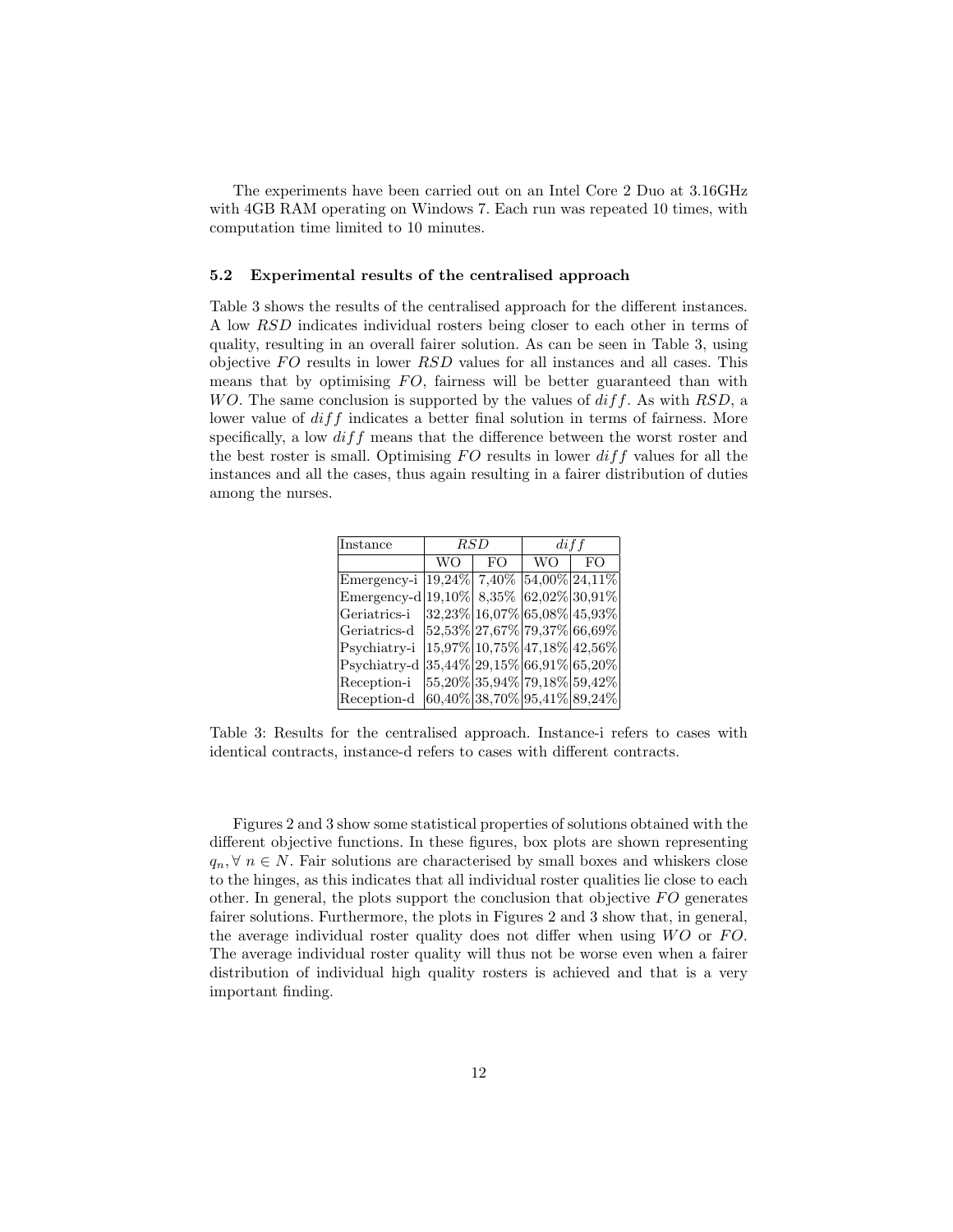An alternative representation of the difference between  $WO$  and  $FO$  is provided in Figure 4. These line charts show, for each nurse, the average individual roster quality and the standard deviation over ten repeated runs for the emergency ward with different contracts. These charts support the aforementioned conclusions that  $FO$  achieves a fairer distribution of rosters than  $WO$ . This is visualised in Figure 4a by the flattened out curve shaped by rosters obtained with  $FO$ , compared to the inconsistent, spiked curve due to  $WO$ . In Figure 4b this is shown by the  $FO$  curve being below the  $WO$  curve, meaning that the standard deviation is smaller when using  $FO$ .

When evaluating the overall solution quality, two metrics are examined. First,  $q_{solution}^{WO}$  obtained with both  $WO$  and  $FO$  are compared. These values represent the actual roster quality of the solutions obtained. Second,  $q_{solution}^{FO}$  obtained with both  $WO$  and  $FO$  are compared. This way, the effect of the worst quality individual roster becomes much more important. As can be seen in the results given in Table 4, there exists no consistent difference between  $q_{solution}^{WO}$  obtained with  $WO$  or  $FO$ . However, for all instances, the value of  $q_{solution}^{FO}$ , obtained with  $FO$  is smaller than the value obtained with  $WO$ . This again indicates that by using  $WO$ , a much less fair distribution of rosters is present in final solutions than with  $FO$ .

These findings are favorable for the use of  $FO$ , since this means that not only is the average individual roster quality maintained (as was concluded earlier in the text), but that also the overall solution quality is not affected in a consistent way when using  $FO$  in stead of the typically used  $WO$ . This again is an important finding and advocates the use of  $FO$  when a fairer distribution of individual roster quality is wanted.

| Instance                                                                     | $q_{solution}^{WO}$ |                                                      |     | $q_{solution}$                                             |     |     |
|------------------------------------------------------------------------------|---------------------|------------------------------------------------------|-----|------------------------------------------------------------|-----|-----|
|                                                                              | WΟ                  | FO                                                   | gap | WΟ                                                         | FO. | gap |
| Emergency-i   192568,5   169096,43   -12,19%   312266,5   194232,9   -37,80% |                     |                                                      |     |                                                            |     |     |
| $\text{Emergency-d} \left  215296, 7 \right $ 167200                         |                     |                                                      |     | $-22,34\%$ 368762,5 192361,7 -47,84%                       |     |     |
| Geriatrics-i                                                                 | 35930               | $ 46985,714 30,77\% 84428,57 64662,86 -23,41\% $     |     |                                                            |     |     |
| Geriatrics-d                                                                 | 53717,86            | $69732,5$ 29,81\% 114888,6 98065 -14,64\%            |     |                                                            |     |     |
| Psychiatry-i                                                                 | 147960              | $ 145491,43 $ -1,67% $ 210237,5 $ 165270 -21,39%     |     |                                                            |     |     |
| Psychiatry-d                                                                 | 129340              | $ 125936,25 $ -2,63% $ 217982,5 181532,5 $ -16,72%   |     |                                                            |     |     |
| Reception-i                                                                  |                     | 80909,38 103832,14 28,33% 227838,8 170684,3 - 25,09% |     |                                                            |     |     |
| Reception-d                                                                  | 57749.17            | 61478                                                |     | $\mid 6,46\% \mid 137450,8 \mid 101305 \mid -26,30\% \mid$ |     |     |

Table 4: Results for the centralised approach. Instance-i refers to cases with identical contracts, instance-d refers to cases with different contracts.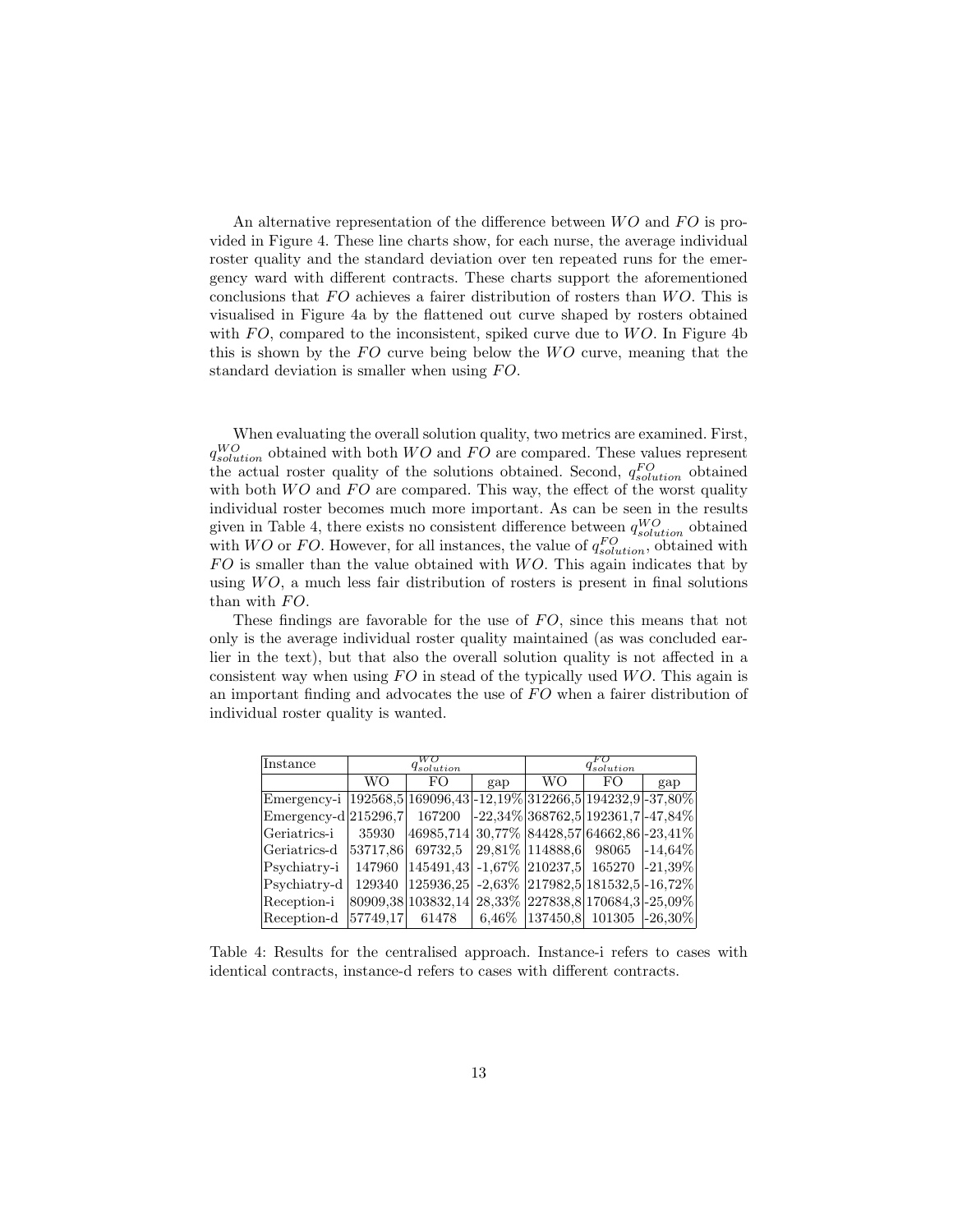## 6 Conclusion

The present paper introduced a set of new fairness measures and included them in objective functions of the nurse rostering problem. Experiments with an existing approach and existing datasets revealed surprisingly interesting facts. By explicitly modelling fairness into the objective function, the resulting rosters prove to be more fair without detoriating the quality with respect to other constraints. This conclusion should be adopted in future nurse rostering work because the modelling effort is limited and the complexity of the problem is not affected. The authors believe that this finding can help closing the gap between theory and practice in nurse rostering.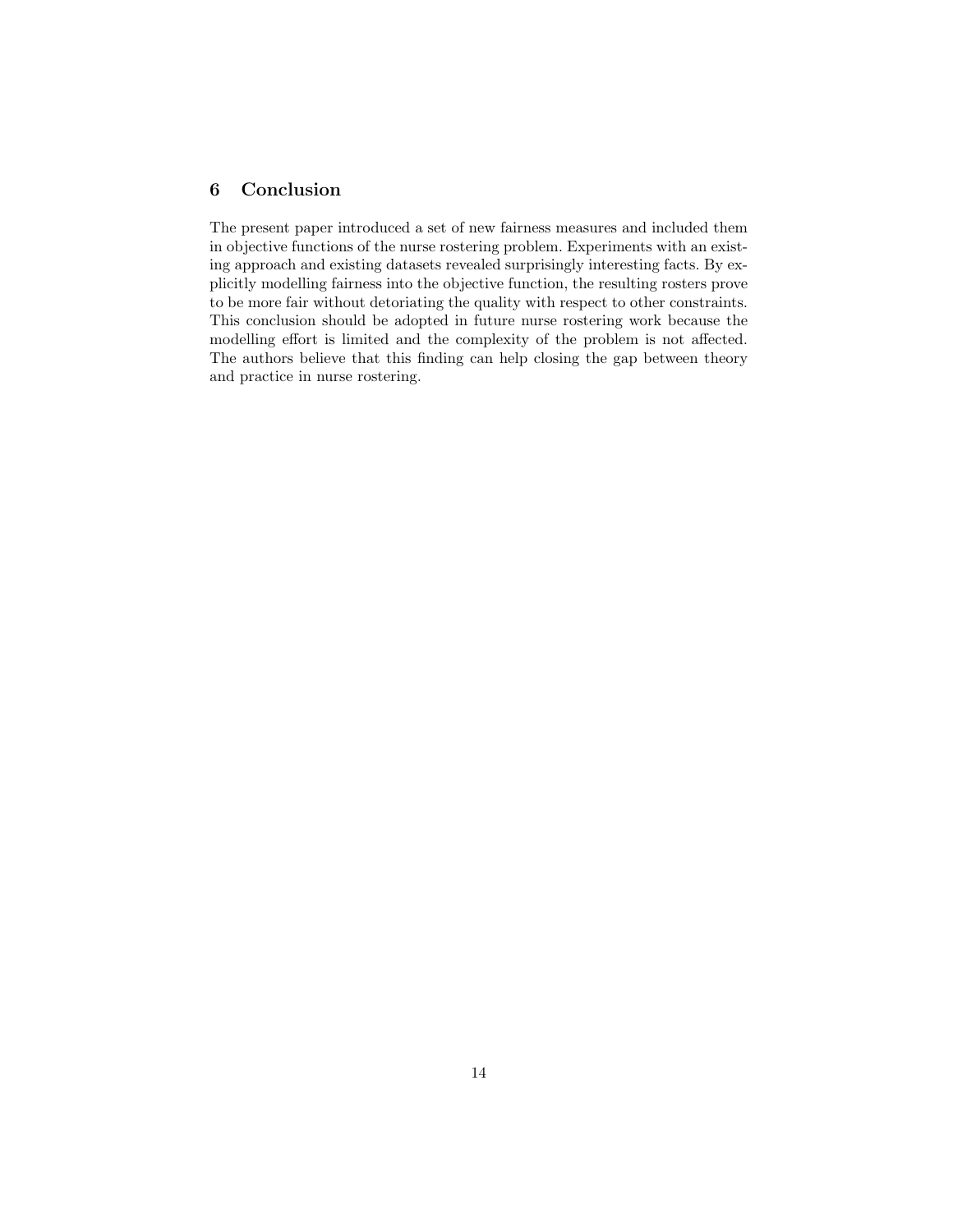

Fig. 1: Agent-based framework for cooperative meta-heuristic search



Fig. 2: Distribution of fairness in case of identical contracts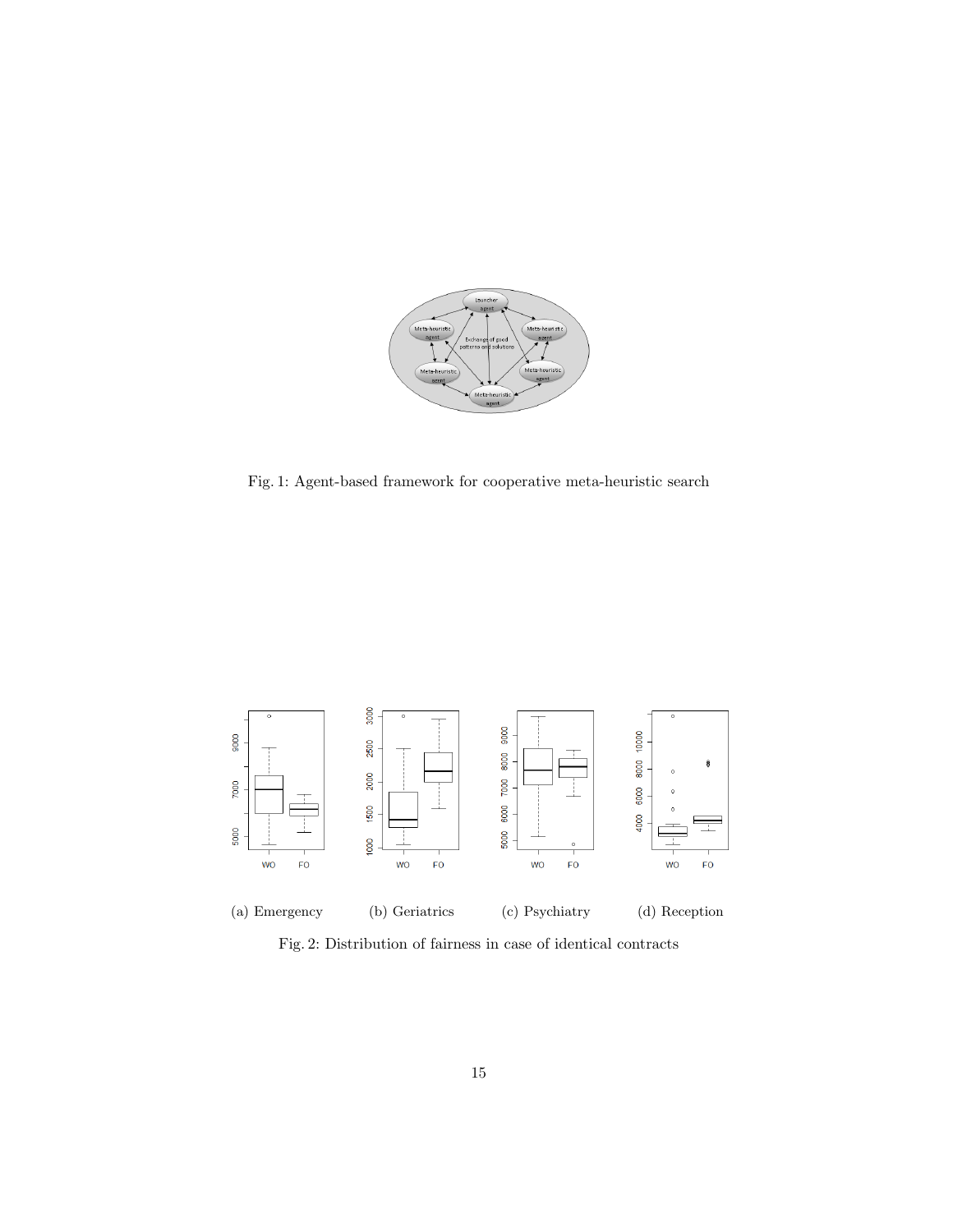

Fig. 3: Distribution of fairness in case of different contracts



(a) Average roster quality for each nurse.



(b) Standard deviation on roster quality for each nurse

Fig. 4: Comparison of roster quality for each nurse between  $WO$  and  $FO$  for the emergency ward where all nurses have different contracts.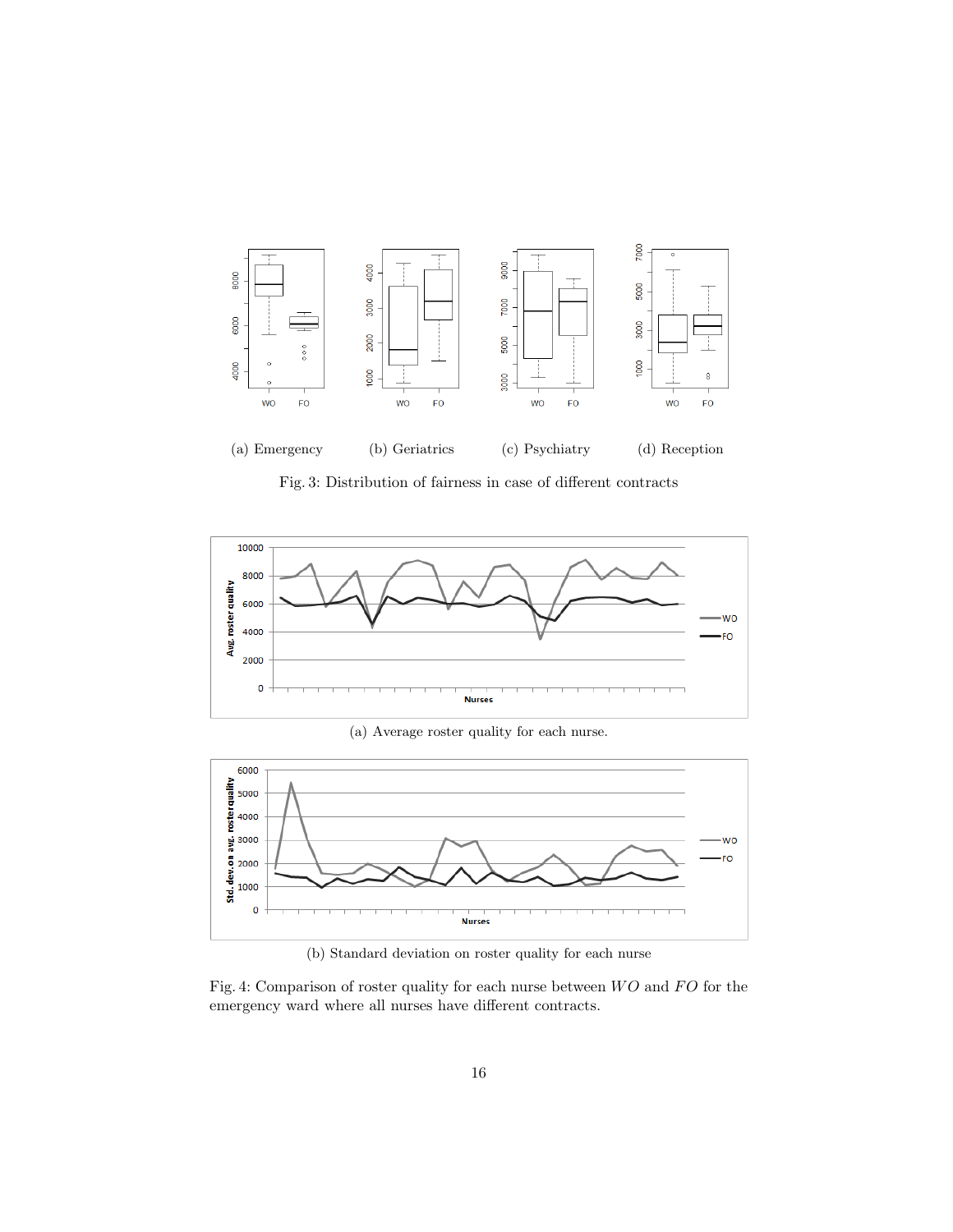# Bibliography

- G. R. Beddoe and S. Petrovic. Selecting and weighting features using a genetic algorithm in a case-based reasoning approach to personnel rostering. European Journal of Operational Research, 10(1):649–671, 2006.
- B. Bilgin. Project web page of automation of nurse rostering in Belgian hospitals, 2008. URL http://allserv.kahosl.be/∼burak/project.html.
- C. Blum and A. Roli. Metaheuristics in combinatorial optimization: Overview and conceptual comparison. ACM Computing Surveys (CSUR), 35(3):268– 308, 2003.
- A. L. Bouthillier and T. G. Crainic. A cooperative parallel meta-heuristic for the vehicle routing problem with time windows. Computers  $\mathcal{C}$  Operations Research, 32(7):1685–1708, 2005.
- E. K. Burke, P. De Causmaecker, S. Petrovic, and G. Vanden Berghe. Fitness evaluation for nurse scheduling problems. In *Proceedings of the Congress on* Evolutionary Computation (CEC2001), pages 1139–1146, Seoul, Korea, May 27-30 2001. IEEE Press.
- E. K. Burke, P. De Causmaecker, G. Vanden Berghe, and H. Van Landeghem. The state of the art of nurse rostering. Journal of Scheduling, 7(6):441–499, 2004.
- E. K. Burke, P. De Causmaecker, S. Petrovic, and G. Vanden Berghe. Metaheuristics for handling time interval coverage constraints in nurse scheduling. Applied Artificial Intelligence, 20(9):743–766, 2006.
- W. Cancino, L. Jourdan, E. G. Talbi, and A. Delbem. A parallel multi-objective evolutionary algorithm for phylogenetic inference. Learning and Intelligent Optimization, pages 196–199, 2010.
- C. C. B. Cavalcante, C. Carvalho de Souza, M. W. P. Savelsbergh, Y. Wang, and L. A. Wolsey. Scheduling projects with labor constraints. Discrete Applied Mathematics, 112(1):27–52, 2001.
- S. H. Clearwater, T. Hogg, and B. A. Huberman. Cooperative problem solving. Computation: The Micro and the Macro View, pages 33–70, 1992.
- T. Crainic and M. Toulouse. Explicit and emergent cooperation schemes for search algorithms. Learning and intelligent optimization, pages 95–109, 2008.
- T. G. Crainic and M. Gendreau. Cooperative parallel tabu search for capacitated network design. *Journal of Heuristics*,  $8(6):601-627$ , 2002.
- T. G. Crainic, M. Toulouse, and M. Gendreau. Synchronous tabu search parallelization strategies for multicommodity location-allocation with balancing requirements. OR Spectrum, 17(2):113–123, 1995.
- T. G. Crainic, M. Toulouse, and M. Gendreau. Toward a taxonomy of parallel tabu search heuristics. INFORMS Journal on Computing, 9:61–72, 1997.
- P. De Causmaecker and G. Vanden Berghe. A categorisation of nurse rostering problems. Journal of Scheduling, 14(1):3–16, 2011.
- Giovanni Felici and Claudio Gentile. A polyhedral approach for the staff rostering problem. Management Science, 50(3):381–393, 2004.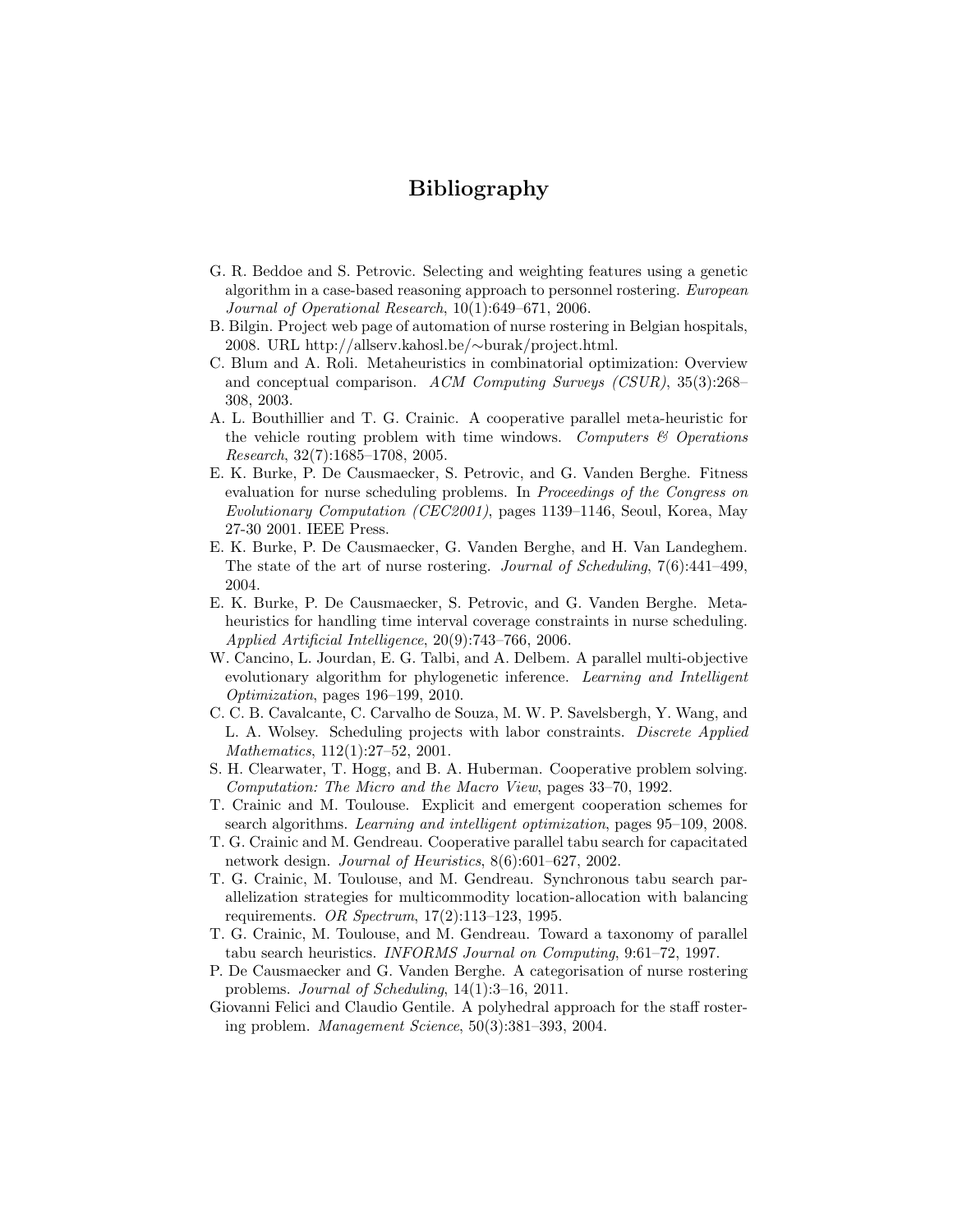- M. L. De Grano, J. D. Medeiros, and D. Eitel. Accommodating individual preferences in nurse scheduling via auctions and optimization. Health Care Management Science, 12(3):228–242, 2009.
- T. R. Gruber. A translation approach to portable ontology specifications. Knowledge acquisition, 5(2):199–220, 1993.
- S. Haspeslagh, P. De Causmaecker, and G. Vanden Berghe. A multi-agent system handling personnel shortages in hospitals. In *Proceedings of the 4th Multidis*ciplinary International Conference on Scheduling: Theory and Applications (MISTA 2009), MISTA, pages 693–695, Dublin, August 2009.
- T. Hogg and C. P. Williams. Solving the really hard problems with cooperative search. In PROCEEDINGS OF THE NATIONAL CONFERENCE ON ARTIFICIAL INTELLIGENCE, pages 231–231, 1993.
- T. James, C. Rego, and F. Glover. A cooperative parallel tabu search algorithm for the quadratic assignment problem. European Journal of Operational Research, 195(3):810–826, 2009.
- D. L. Kellogg and S. Walczak. Nurse scheduling: From academia to implementation or not? Interfaces, 37(4):355–369, 2007.
- J. Larrabee, J. Sions, M. Fanning, M. Withrow, and A. Ferretti. Evaluation of a program to increase evidence-based practice change. Journal of Nursing Administration, 37(6):302–310, 2007.
- Simon Martin, Djamila Ouelhadj, Patrick Beullens, and Ender Ozcan. A generic agent-based framework for cooperative search using pattern matching and reinforcement learning. Technical report, University of Portsmouth, January 2012.
- H. Meyer auf'm Hofe. Solving rostering tasks as constraint optimization. In E. K. Burke and W. Erben, editors, Practice and Theory of Automated Timetabling, Third International Conference, volume 2079 of Lecture Notes in Computer Science, pages 191–212, 2001.
- C. W. Mueller and J. C. McCloskey. Nurses job satisfaction, a proposed measure. Nursing Research, 39:113–117, 1990.
- D. Ouelhadj and S. Petrovic. A cooperative hyper-heuristic search framework. Journal of Heuristics, 16(6):835–857, 2010.
- S. Petrovic and G. Vanden Berghe. A comparison of two approaches to nurse rostering. Annals of Operations Research, to appear.
- Abdur Rais and Ana Viana. Operations research in healthcare: a survey. International Transactions in Operational Research, 18(1):1–31, 2011.
- E. A. Robb, A. C. Determan, L. R. Lampat, M. J. Scherbring, R. M. Slifka, and N. A. Smith. Self-scheduling: Satisfaction guaranteed. Nursing Management, 34(7):16–18, 2003.
- Elina Rönnberg and Torbjörn Larsson. Automating the self-scheduling process of nurses in swedish healthcare: a pilot study. Health Care Management Science, 13:35–53, 2010.
- M. Toulouse, K. Thulasiraman, and F. Glover. Multi-level cooperative search: A new paradigm for combinatorial optimization and an application to graph partitioning. Euro-Par'99 Parallel Processing, pages 533–542, 1999.